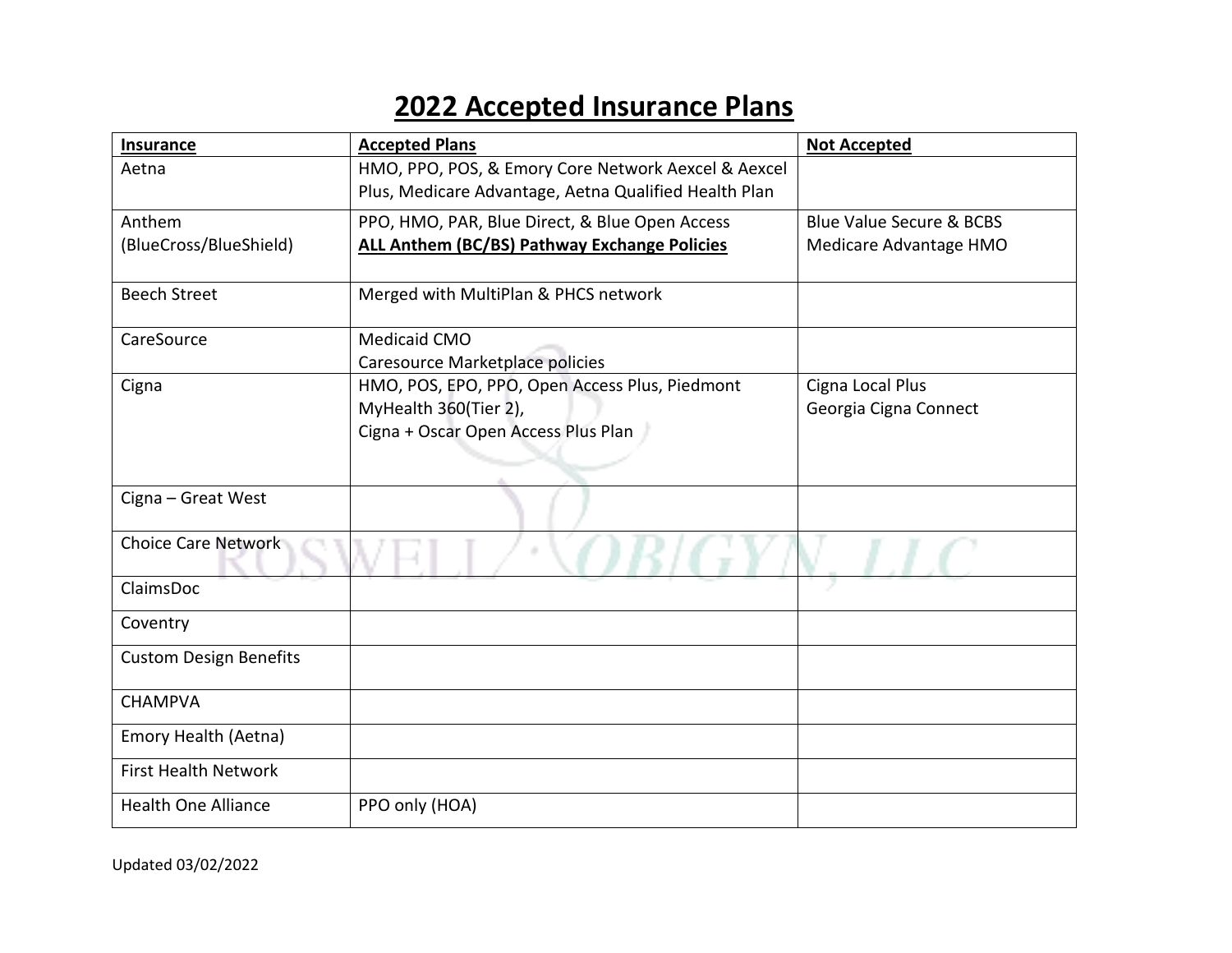| <b>Health Plan Select</b>                    | Multiplan only                                                                                                                                  |                                                                     |
|----------------------------------------------|-------------------------------------------------------------------------------------------------------------------------------------------------|---------------------------------------------------------------------|
| Humana                                       | HMO, PPO, Open Access, Preferred Open Access,<br>Premium Manager Plus, POS, & Humana Choice Care,<br>Tricare Standard, & Humana - Tricare Prime | Wellstar, Gold Choice, Choice<br>PPO, & Tricare for Life - Medicare |
| Kaiser                                       | Multi-Choice with PHCS/MultiPlan only - paid at Tier 2<br>Dual Choice PPO                                                                       | All other Kaiser plans                                              |
| LifeWell Health Plans                        |                                                                                                                                                 | AWHG will terminate contract<br>with Lifewell 5/2/2022              |
| Medicaid                                     | P4HB - Planning for Healthy Babies                                                                                                              |                                                                     |
| <b>Medicare (Select Providers</b><br>Opt-In) | <b>Existing patients only</b>                                                                                                                   |                                                                     |
| Medishare                                    | <b>PHCS plans only</b>                                                                                                                          |                                                                     |
| <b>Mercer University</b>                     | P1 Network Multiplan/PHCS                                                                                                                       |                                                                     |
| <b>MDI Healthcare Solutions</b>              |                                                                                                                                                 |                                                                     |
| <b>MULTIPLAN</b>                             | Optum Health Allies, UnitedHealth Allies, Health Allies,<br>AARP                                                                                |                                                                     |
| NovaNet                                      |                                                                                                                                                 |                                                                     |
| Northside Health Network                     |                                                                                                                                                 |                                                                     |
| <b>Partners Direct Healthcare</b>            | Signature Healthcare                                                                                                                            |                                                                     |
| PeachState                                   | Medicaid CMO                                                                                                                                    | Healthcare Exchange plans                                           |
| P1 Network                                   | <b>Patient First Network</b>                                                                                                                    |                                                                     |